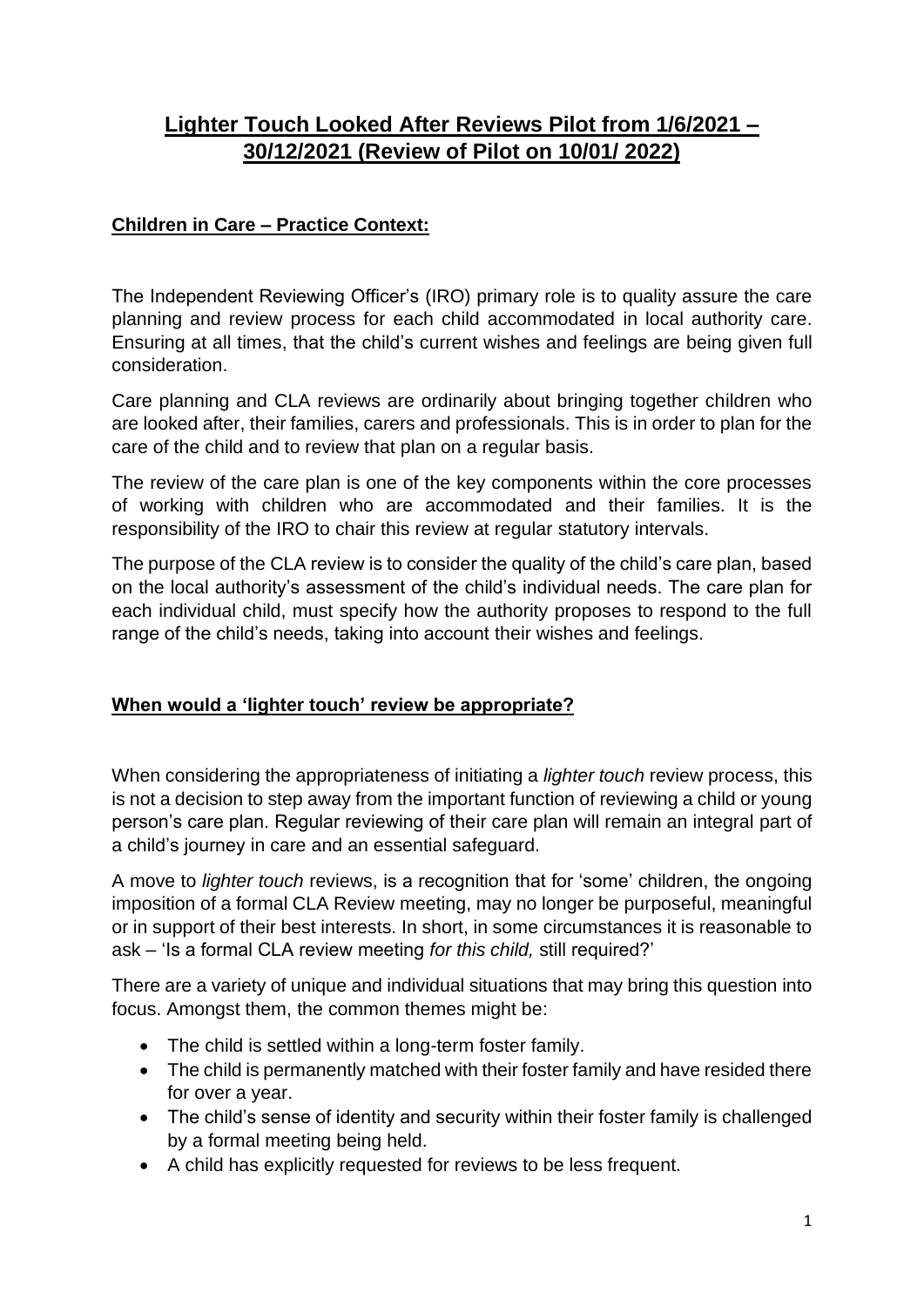• A child's care plan is meeting their individual needs **in full**. There are also no obvious deficits in the care being provided to them, nor in the outcomes being identified.

#### **When to initiate a 'lighter touch' review**

The allocated IRO would not consider a move to lighter touch reviews until a child has been long-term matched with their existing foster family. This would invariably mean that they have been in residence within the foster family for a period of at least 121 days. Matching would have taken place following the oversight of the Fostering Panel and for children over 14 years of age, via the Agency Decision Maker.

To consider a change in review process, the IRO would need to assess the current care plan in place and its implementation. Specifically they would need to feel satisfied that the care plan is appropriate and is meeting the child's individual needs. The IRO will discuss with their manager in supervision any child who they feel meets the criteria for a lighter touch review.

Assuming all of the above are satisfied, at the next scheduled CLA Review, the IRO will put forward a proposal to move to a lighter touch model. This proposal will only be progressed with the explicit agreement of the child/young person, foster carer/s supervising social worker (SSW), social worker and where appropriate, parents/carers.

If all parties are in agreement, the next formal CLA review will then be scheduled for twelve months' time.

Immediately following the review, the IRO must record this decision within the review recommendations (which will alert the SW team manager) and must notify the Quality Assurance Team Manager and Business Support Team. The allocated social worker must also record the decision within the child's updated care plan.

The rationale for this decision will also be recorded within the minutes of the CLA review by the IRO, which will then be distributed to all relevant parties within 20 working days. All lead professionals currently working with the child must also be formally notified of the decision to implement lighter touch review procedures by the SW.

It is recognised that the move to a lighter touch review model may also inform a discussion in regards to the frequency of social work visits to a child in care. Whilst these are in effect, two separate, but inter-connected decisions, they can be addressed simultaneously at the same CLA review. The visits to the child will be based solely on the child's needs and wishes and moving to 12 weeks visiting pattern is not automatic. This would be a discussion focussed on whether a move to twelve weekly, rather than six weekly visits would be appropriate for a child and one they themselves are in favour of. A decision to reduce the frequency of statutory visits, must be endorsed by the child and clearly recorded within the care plan and CLA review recommendations and minutes. It would be expected that the Social Worker will attend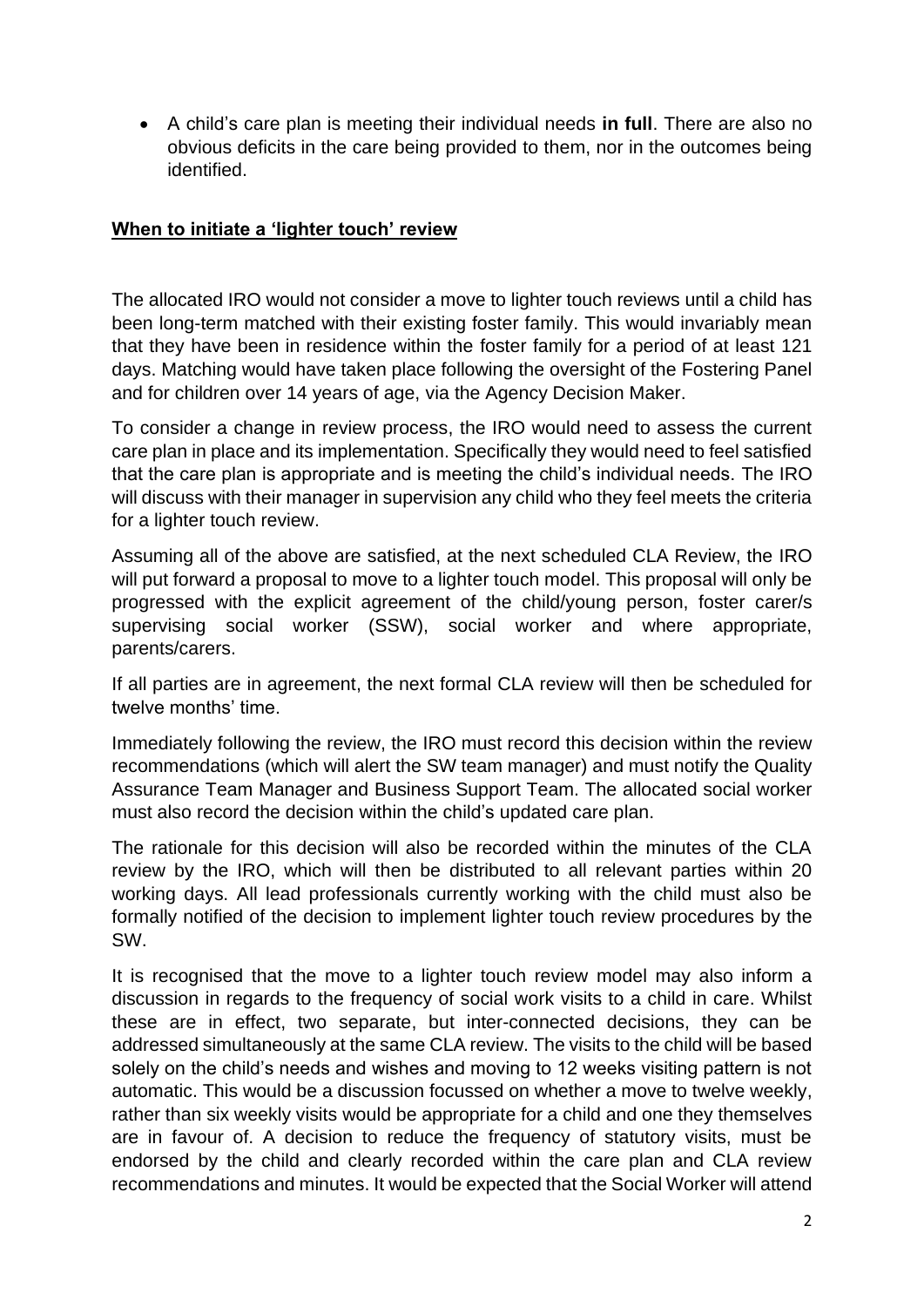the CLA review having made this recommendation on visits in supervision and clear TM sign off on the child's file prior to the review taking place.

It is important to note that when there are two or more siblings living in the same household this decision making process **must be applied to all children on an individual basis**. It must never be assumed that because one child's needs are being met through the lighter touch process that all other siblings needs will automatically be met by this process as well.

#### **Implementation of the process**

Upon the setting of a formal review date in twelve months' time, the IRO will also set a mid-point review date with the allocated social worker. This date will be for six months' time.

This six month mid-point will be a desk-top review, not a formal meeting held at the foster placement. At the mid-point review, the IRO will liaise with the social worker and any other party they feel necessary, in order to obtain a clear picture of how the child's care plan is progressing. As a minimum this will be a conversation with the SW. A record of this mid-point review will then be recorded on the child's file by the IRO. Included in this commentary the IRO must record whether they feel this process is continuing to meet the child's needs, or not.

This mid-point discussion will include the appropriateness of continuing with the lighter touch reviews for this child. If there are any concerns that this process is no longer meeting the child's needs the decision can, and potentially should be made to resume 'formal' reviews. The 'formal' 6 monthly review process will re-commence immediately. The IRO will note this on the child's electronic files and the rationale for the change. The IRO will also notify the Quality Assurance Team Manager and Business Support Team. The SW team manager will be alerted by the SW. The IRO will also discuss this with their supervisor in their next supervision.

At this mid-point review, the IRO will once again re-confirm with the social worker, whether the lighter touch review process still remains appropriate.

At all times the social work team retain an ongoing obligation to inform the IRO of any significant events/changes in a child's circumstances or care planning. Where these occur, the ongoing appropriateness of lighter touch reviews will be considered and a decision recorded on the child's file. A decision can be made to schedule a 'formal review' at any time, if a change in circumstances warrants a review meeting.

A child can also request at any time, in consultation with the IRO, that the next review, including the scheduled desk-top mid-point review, be changed back to a formal CLA meeting. It is their right to have a formal meeting held and IRO will ensure the child's wishes are respected.

Foster carers and supervising social workers have an important role to play in monitoring the continuing appropriateness of the lighter touch review decision. This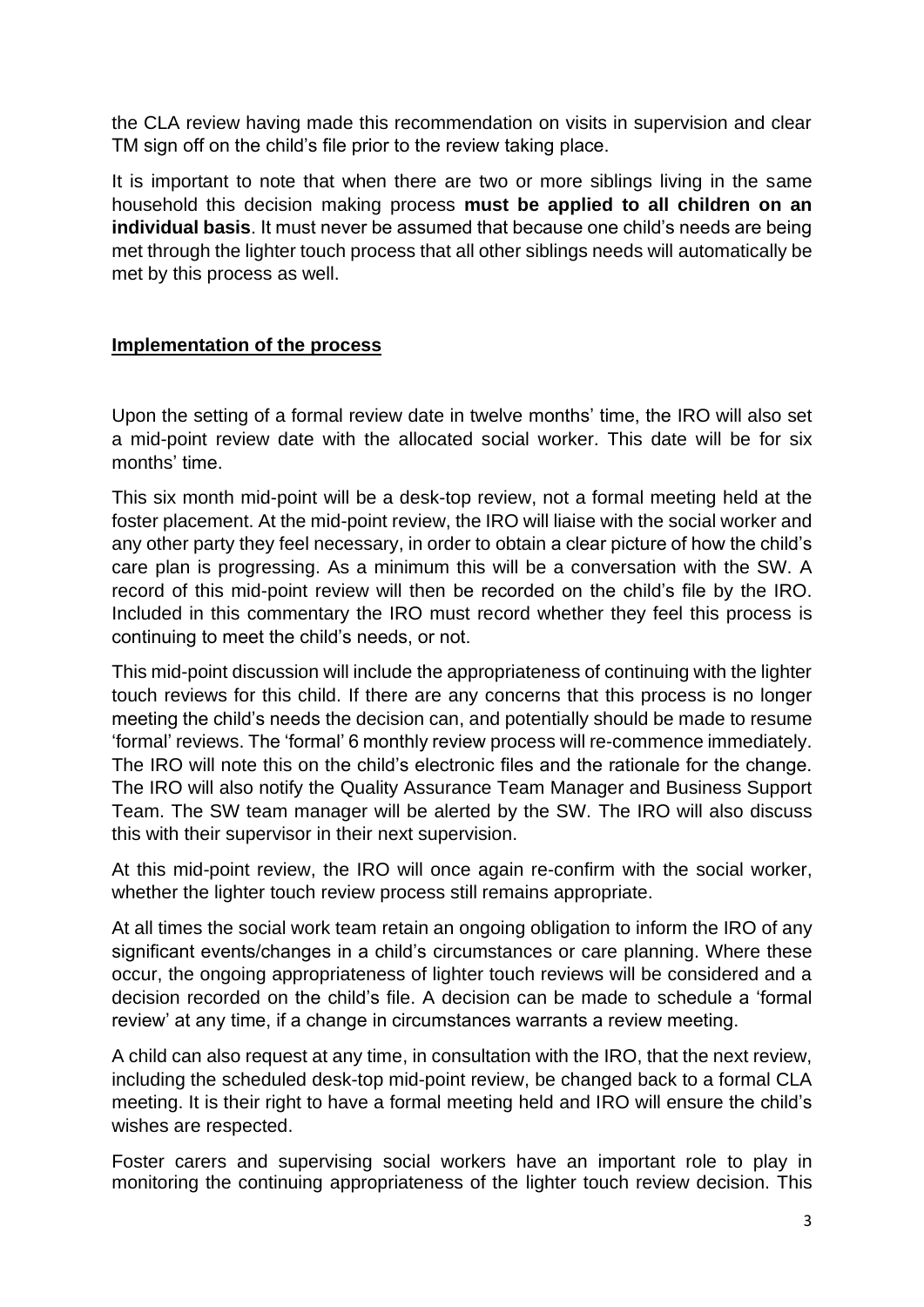decision should become a routine part of every Foster Carers/SSW supervision sessions, whether they are either Local Authority or IFA foster carers. Both parties have a responsibility to alert the social worker and IRO if circumstances change that then call into question the continuing appropriateness of lighter touch reviews.

All professionals need to be mindful of points of transition e.g. moving from primary school; change of secondary school; change of social work team.

## **Exceptions**

There will be situations when a move to a lighter touch model may not be appropriate for a child's needs. There will also be circumstances when the model, whilst effective for a period of time, should now be reverted back to the traditional CLA review process. Below are what is described as *exceptions* when the model should not be adopted or when it has been adopted, but should now be reverted back.

- If a child is unable to clearly articulate an agreement, be it via words or other communication tool. It should not be assumed that they are in support of a lighter touch model. In these instances, normal review processes should remain in place.
- For children who are in court proceedings this process is not suitable. Once the proceedings have concluded the discussion regarding transitioning to the lighter process can be made at the first CLA review after the conclusion of proceedings.
- For children whose first language is not English the lighter touch process cannot be considered until the differences between these two models has been carefully explained to them via an interpreter. This can be done by either the SW or IRO, and this conversation must be recorded on their electronic files
- A child accommodated must have a CLA review held within 12 weeks of them turning 18 and leaving care. This is essential to ensure that appropriate plans have been set in motion to support their transition to post 18 accommodation. They should have at least two formal CLA reviews held between their 17<sup>th</sup> and 18<sup>th</sup> birthdays. Therefore any child where lighter touch reviews are already in place, must have this model changed back at the CLA review that precedes their 17<sup>th</sup> birthday. They will then move back into having normal six monthly reviews for their final year in care.